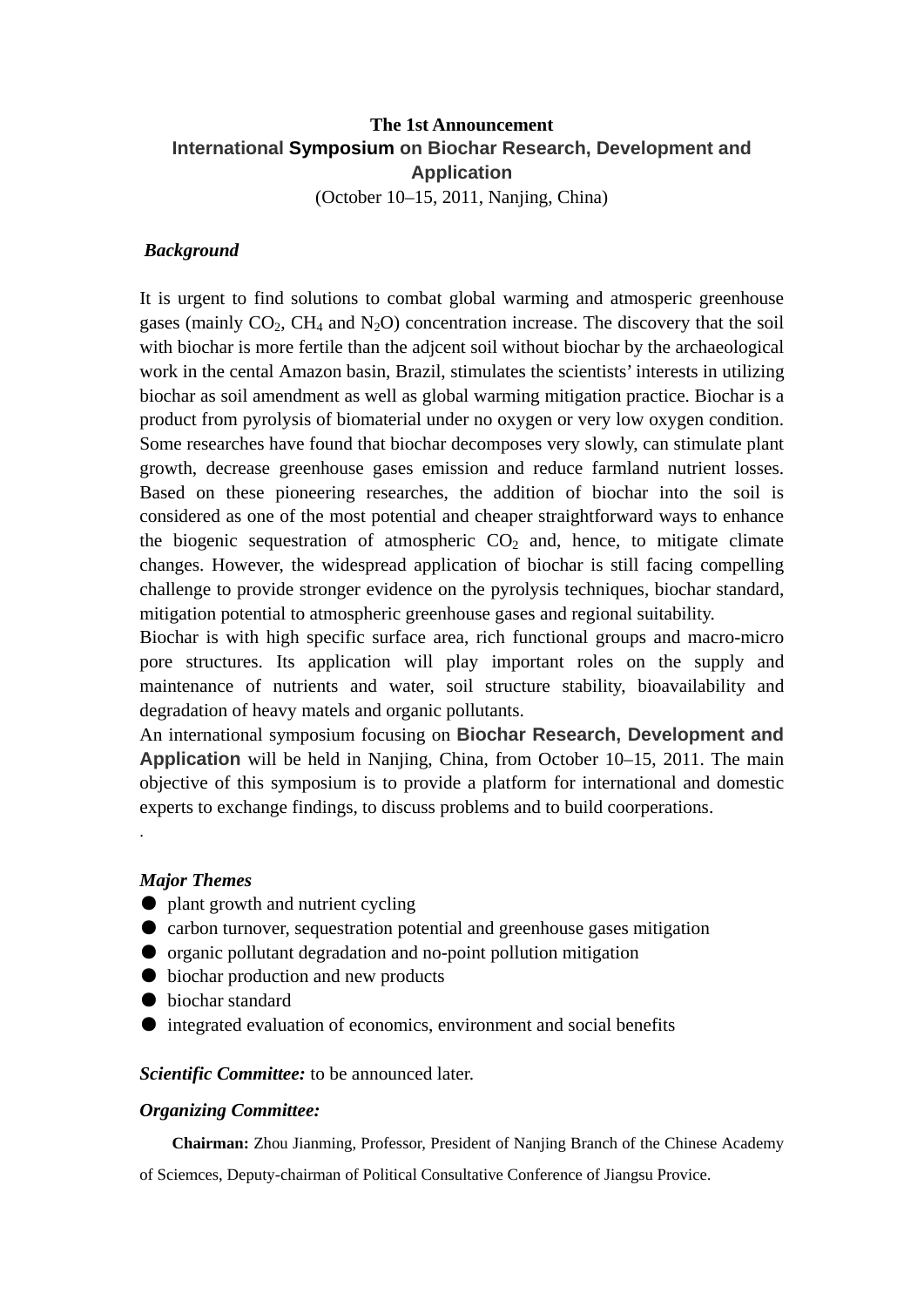**Vice Chairman:** Shen Renfang, Professor, General director of the Institute of Soil Science, Chinese Academy of Sciecnes.

**Vice-chariman: Xiao Yunhan, Professor, General director of the** Reaserch Center of Clean Energy and Power, Chinese Academy of Sciences

**Vice Chairman:** Zhang Jiqiang, vice-president of the Blue Moon Fund, USA.

**Vice Chairman:** Jin Jiaman, Excecutive director of the Global Environment Institute

**Secretary-gerenal:** Xie Zubin, Professor, the Institute of Soil Science, Chinese Academy of Sciences

**Deputy Secretary-gerenal:** Li Zhongpei, Professor, the Institute of Soil Science, Chinese Academy of Sciences.

**Deputy Secretary-gerenal:** Sun Bo, Professor, the Institute of Soil Science, Chinese Academy of Sciences.

**Deputy Secretary-gerenal:** Xu Renkou, Professor, the Institute of Soil Science, Chinese Academy of Sciences.

**Deputy Secretary-gerenal:** Peng Xinhua Professor, the Institute of Soil Science, Chinese Academy of Sciences.

#### *Members of organizing committee*

Lin Qimei, professor, China Agricultural University

Wu Weixiang, Professor, Zhejiang University

Li Xinqing, Professor, Environmental Geochemistry, Institute of Geochemistry Chinese Academy of Sciences

Zhong Zheke, Professor, Banboo Center of the Forest Bureau of China

Wang Senqiang, Professor, the Institute of Soil Science, Chinese Academy of Sciences.

Sun Bo, Professor, the Institute of Soil Science, Chinese Academy of Sciences.

Xu Renkou, Professor, the Institute of Soil Science, Chinese Academy of Sciences

Peng Xinhua Professor, the Institute of Soil Science, Chinese Academy of Sciences.

Xie Zubin, Professor, the Institute of Soil Science, Chinese Academy of Sciences.

#### *Submission of Abstracts*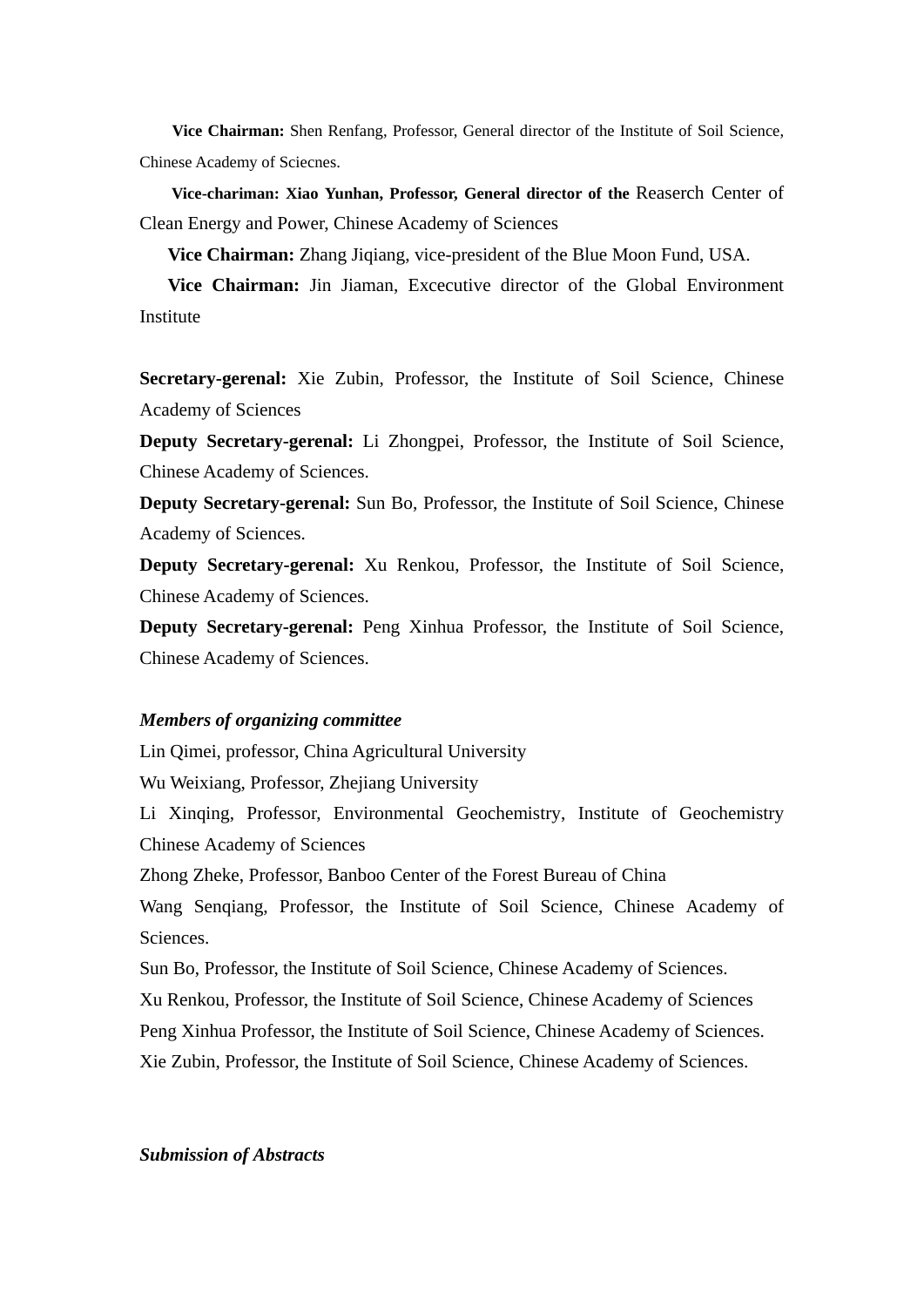The abstract (300 to 500 words) should be written in English in Microsoft Word format and be sent in electronic format via email at [biochar](mailto:biochar)2011@issas.ac.cn by no later than Aug. 15, 2011. Please include the following information in the manuscripts: Presentation title, Author's full name, Organisation, Mailing and E-mail address, and Telephone number.

## *Language*

The official language of the symposium will be English.

## *Registration Fee*

US\$ 300 for the scientists outside of mainland of China, including proceedings, meals during the conference.

900 RMB yuan for scientists, and 500 RMB yuan for student from the mainland of China.

## *Field trip* **(to be announced later)**

#### *Host organizations*

State Key Laboratory of Soil and Sustainable Agriculture, Institute of Soil Science, Chinese Academy of Sciences Reaserch Center of Clean Energy and Power, Chinese Academy of Sciences

#### *Sponsors*

International Cooperation Bureau, Chinese Academy of Sciences. State Key Laboratory of Soil and Sustainable Agriculture, Institute of Soil Science, Chinese Academy of Sciences Reaserch Center of Clean Energy and Power, Chinese Academy of Sciences Blue Moon Fund

…….

## *Symposium Contact*

● Mr. **Qi LIU**, (+86) 15951925607 (Cell) Email: liuq@issas.ac.cn